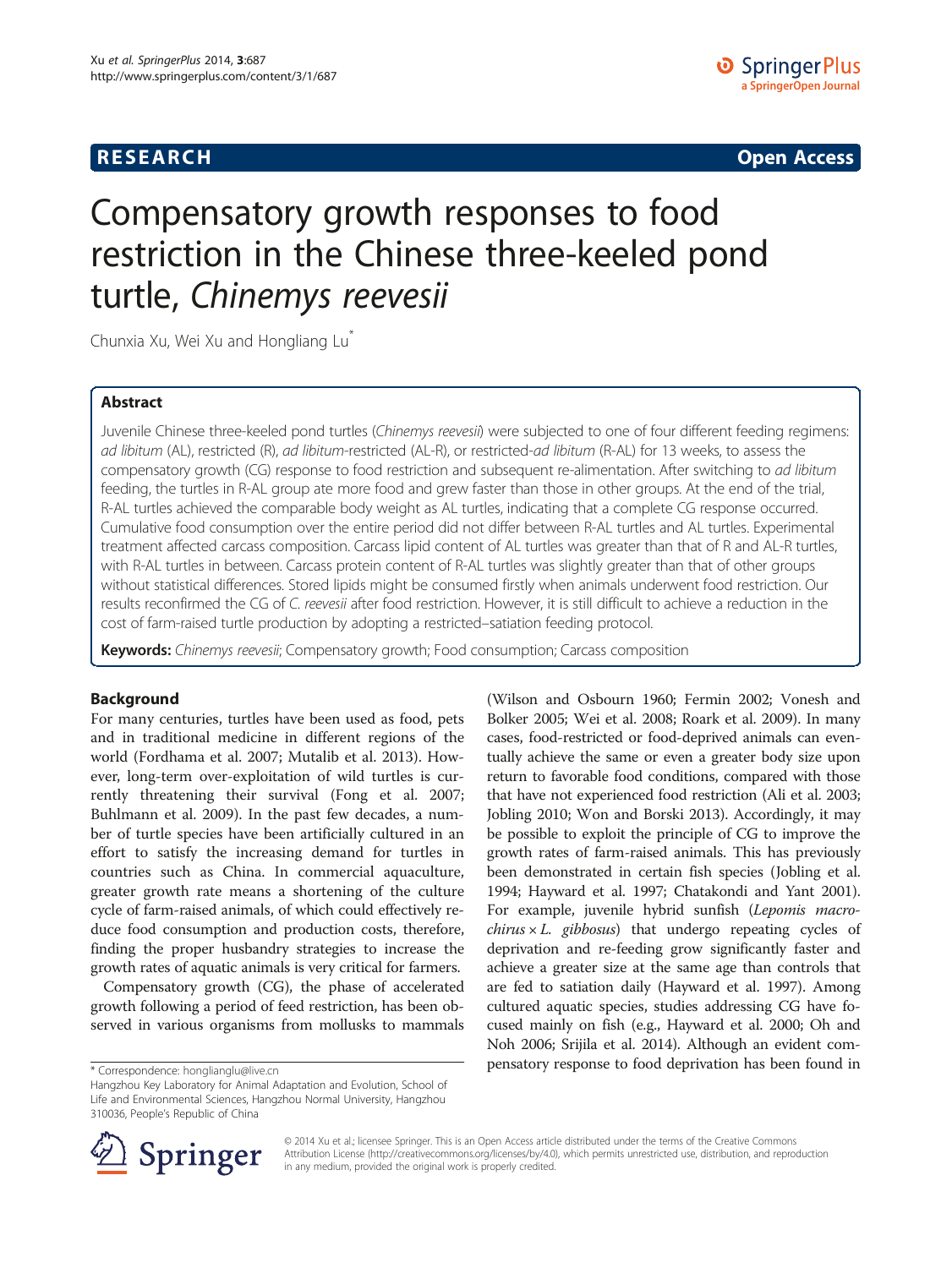some cultured freshwater turtles (Xie and Niu [2007;](#page-6-0) Wang et al. [2011;](#page-6-0) Xie et al. [2012\)](#page-6-0), it remains unclear whether the growth rate of these turtles can be improved by exploiting the CG response.

The Chinese three-keeled pond turtle, Chinemys reevesii, is a species that is widely distributed in eastern Asia from Japan to southern China. This species is one of the most commercially important turtles for aquaculture and is widely cultured in China (Cheung and Dudgeon [2006](#page-5-0); Du et al. [2007](#page-5-0)). A CG response to complete food deprivation in C. reevesii was demonstrated in a previous study, in which deprived turtles were refed to satiation for 4 weeks, but did not achieve the same size as controls (Wang et al. [2011\)](#page-6-0). However, the magnitude of compensatory growth may depend on the developmental stage of the animals, and the intensity and duration of feed restriction (Ali et al. [2003\)](#page-5-0). Seasonal fluctuations in food availability are ubiquitous in the natural environment and wild animals often undergo intermittent, partial food deprivation rather than prolonged, complete food deprivation. In fact, the growth responses of cultured turtles to limited food availability remain largely unstudied. More detailed information is necessary in order to determine whether CG can be used to improve the growth rate of C. reevesii. In the present study, we assessed the compensatory responses of juvenile C. reevesii to food restriction followed by increased food availability, thereby providing useful information for turtle husbandry practices.

# Materials and methods

# Animal collection and maintenance

A total of 62 juvenile turtles, about 2 months after hatching, were obtained from a private hatchery in Haining (Zhejiang, eastern China), and transferred to our laboratory at Hangzhou Normal University, where they were weighed and measured for carapace length and width. The turtles were housed individually in  $30 \times$  $20 \times 25$  cm<sup>3</sup> aquaria that contained water to a depth of 5 cm. Aquaria were kept in a temperature-controlled room at 30°C under a 12 h light:12 h dark cycle. Pieces of tiles were placed in the aquaria to provide shelters for the turtles, and the water was replaced daily. Turtles were fed a commercially available diet (food composition: 10% water, 47% crude proteins, 8% lipids and 7% carbohydrates) daily, and the food pellets that remained in each aquarium were counted every afternoon. Approximate food consumption was calculated as the difference between the mass of food offered and the estimated mass of food remaining (the number of remaining food pellets  $\times$ the average mass per pellet). Turtles were weighed weekly.

After 2 weeks of acclimation to the laboratory, turtles were randomly assigned to one of four treatment groups following Roark et al. ([2009](#page-5-0)): ad libitum (AL; fed ad *libitum* for 13 weeks,  $N = 13$ ), restricted (R; fed ~25% of initial *ad libitum* intake for 13 weeks,  $N = 13$ ), *ad libi*tum-restricted (AL-R; fed ad libitum for 6 weeks and then food-restricted for 7 weeks,  $N = 13$ ), and restrictedad libitum (R-AL; food-restricted for 6 weeks and then fed *ad libitum* for 7 weeks,  $N = 13$ ). The remaining turtles  $(N = 10)$  were killed and hereafter are referred to as 0-week turtles.

#### Carcass composition

After 13 weeks, all turtles were euthanized by freezing to −15°C for later determination of composition. Each turtle was separated into the carcass (including head, limbs, tail, carapace and plastron) and internal organs. The carcasses were dried to constant mass in an oven at 65°C, and then weighed to the nearest 0.1 mg on a Mettler Toledo balance (model AB135-S). The whole dried carcass was ground in a Wiley mill to a fine powder for subsequent analyses of the lipid and protein content. We extracted non-polar lipids from dried carcass samples in a Soxhlet apparatus for 5.5 h using absolute ether as solvent. The lipid content of each sample was determined by subtracting the lipid-free dry mass from the total sample dry mass. Nitrogen content was determined by the Kjeldahl method (AOAC [1984](#page-5-0)), and protein content was calculated by multiplying nitrogen content by 6.25.

#### Data analysis

One turtle in R-AL group died during the experiment and the corresponding data were excluded from statistical analysis. The specific growth rate (SGR) and feed efficiency ratio (FER) were respectively calculated as SGR =  $(\ln W_t - \ln W_0)/T \times 100\%$  and FER =  $(W_t - W_0)/C_w \times 100\%$ , where  $W_0$  = initial wet body mass,  $W_t$  = final wet body mass,  $T =$  duration of experiment and  $C_w =$  wet mass of food consumed. Statistical analyses were performed using STATISTICA 6.0 (StatSoft Inc. OK, USA). We used linear regression, one-way analysis of variance (ANOVA), repeated measures ANOVA, multivariate analysis of variance (MANOVA) and Tukey's *post hoc* test to analyze the corresponding data that met the assumptions for parametric analyses. Before conducting parametric analyses, all variables were tested for normality using the Kolmogorov-Smirnov test and for homogeneity of variances using Bartlett's (at univariate level) or Box's M (at multivariate level) test. Throughout the paper, values are presented as mean  $\pm$  SE, and the significance level is set at  $P = 0.05$ .

# Results

The body size (mass) of turtles did not differ among groups at week 0 (prior to the beginning of the experiment) (one-way ANOVA,  $F_{4, 56} = 0.14$ ,  $P = 0.966$ ), but significantly differed at week 6 (prior to the diet switch)  $(F_{3, 47} = 3.39, P = 0.026)$  and at week 13 (the end of the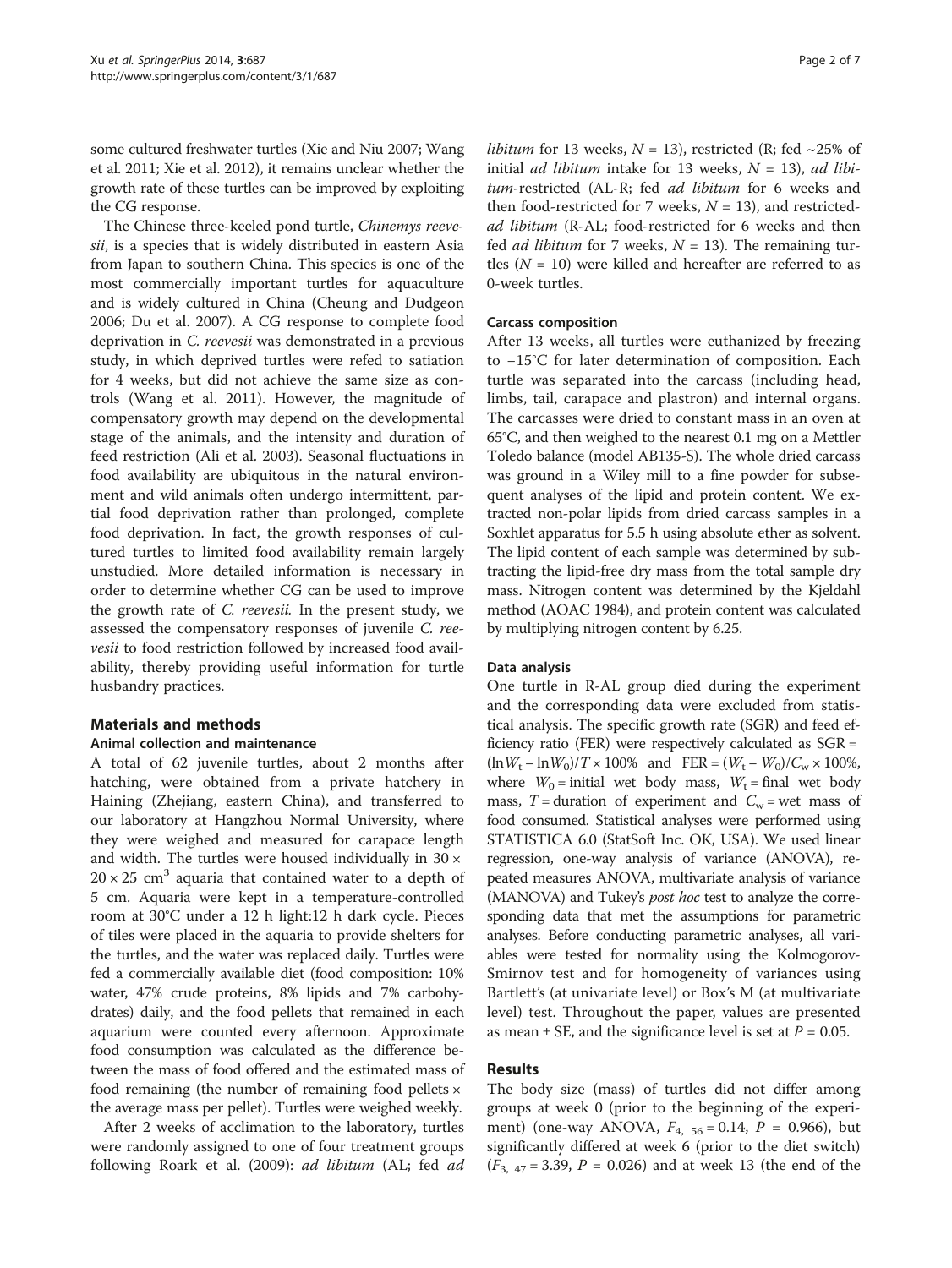experiment) ( $F_{3, 47}$  = 7.72, P < 0.001). Repeated measures ANOVA revealed significant effects of time  $(F_{13, 611} =$ 172.70,  $P$  <0.0001), treatment ( $F_{3, 47}$  = 3.09,  $P$  = 0.036), and a time × treatment interaction ( $F_{39, 611} = 12.05$ ,  $P < 0.0001$ ) on body size throughout the trial. The mean body size of R-AL and R turtles was significantly smaller than that of AL and AL-R turtles at week 6. After *ad libitum* feeding for 7 weeks, mean body size of R-AL turtles was similar to that of AL turtles, and was significantly larger than that of R turtles (Figure 1).

The potential influences of body size on the growth rate, food consumption and FER of the turtles were not found among treatments (linear regression, all  $P > 0.05$ ). Foodrestricted turtles were had significantly lower food consumption (one-way ANOVA,  $F_3$ ,  $_{47} = 128.09$ ,  $P$  <0.0001, AL-R = AL > R = AL-R) and SGR ( $F_{3, 47}$  = 6.09,  $P$  <0.002, AL = AL-R > R = R-AL), but higher FER ( $F_{3,47}$  = 2.86,  $P = 0.047$ ) than *ad libitum*-fed turtles during weeks 0–6 (Figure [2\)](#page-3-0). R-AL turtles consumed significantly more food (repeated measures ANOVA,  $F_{1,11} = 884.16$ ,  $P$  <0.0001) and exhibited a higher growth rate ( $F_{1, 11}$  = 89.41,  $P$  <0.0001) after the switch to *ad libitum* feeding, whereas AL-R turtles exhibited a lower growth rate  $(F_{1, 12} = 9.86, P < 0.01)$  due to restricted feeding  $(F_{1, 12} =$ 1028.77, P <0.0001). Food consumption (one-way ANOVA,  $F_{3, 47} = 122.97$ ,  $P < 0.0001$ ,  $R - AL > AL > R =$ AL-R) and SGR  $(F_{3, 47} = 27.76, P < 0.0001, R-AL > AL >$  $R = AL-R$ ) also differed between groups during weeks 7–13, with R-AL turtles having a greater food intake

and growing faster than turtles in other groups (Figure [2\)](#page-3-0). Over the 13-week period, the cumulative food consumption of R-AL turtles was similar to that of AL turtles, but was significantly higher than those of AL-R and R turtles (one-way ANOVA,  $F_{3, 47} = 112.25$ ,  $P < 0.0001$ ,  $AL = R-AL > AL-R = R$ ). In order to assess CG capacity, we excluded the data from AL-R and R turtles, and compared R-AL turtles to AL turtles in weeks 7–13. After the switch to ad libitum feeding, the SGR of R-AL turtles was higher than that of AL turtles in the first few weeks, and gradually returned to the level of AL turtles in the last 3 weeks (Figure [3](#page-4-0)). The FER of turtles did not differ among groups during weeks 7–13 (one-way ANOVA,  $F_{3,47} = 1.83, P = 0.154$ .

Experimental treatment affected carcass composition (MANOVA, Wilks'  $\lambda = 0.44$ ,  $df = 15$ , 119, P < 0.01). Carcass wet and dry masses of AL and R-AL turtles were greater than that of R turtles. The water content of wet carcass did not differ among groups. The lipid content of dry carcass of AL turtles was greater than those of R and AL-R turtles, but did not differ from that of R-AL turtles. The protein content of R-AL was slightly greater than that of other groups, but the difference was not statistically significant (Table [1](#page-4-0)). Carcass wet and dry masses of 0-week turtles were significantly smaller than those of the experimental turtles. The lipid content of 0-week turtles was greater than those of AL-R and R turtles, but did not differ from those of AL and R-AL turtles (Table [1\)](#page-4-0).

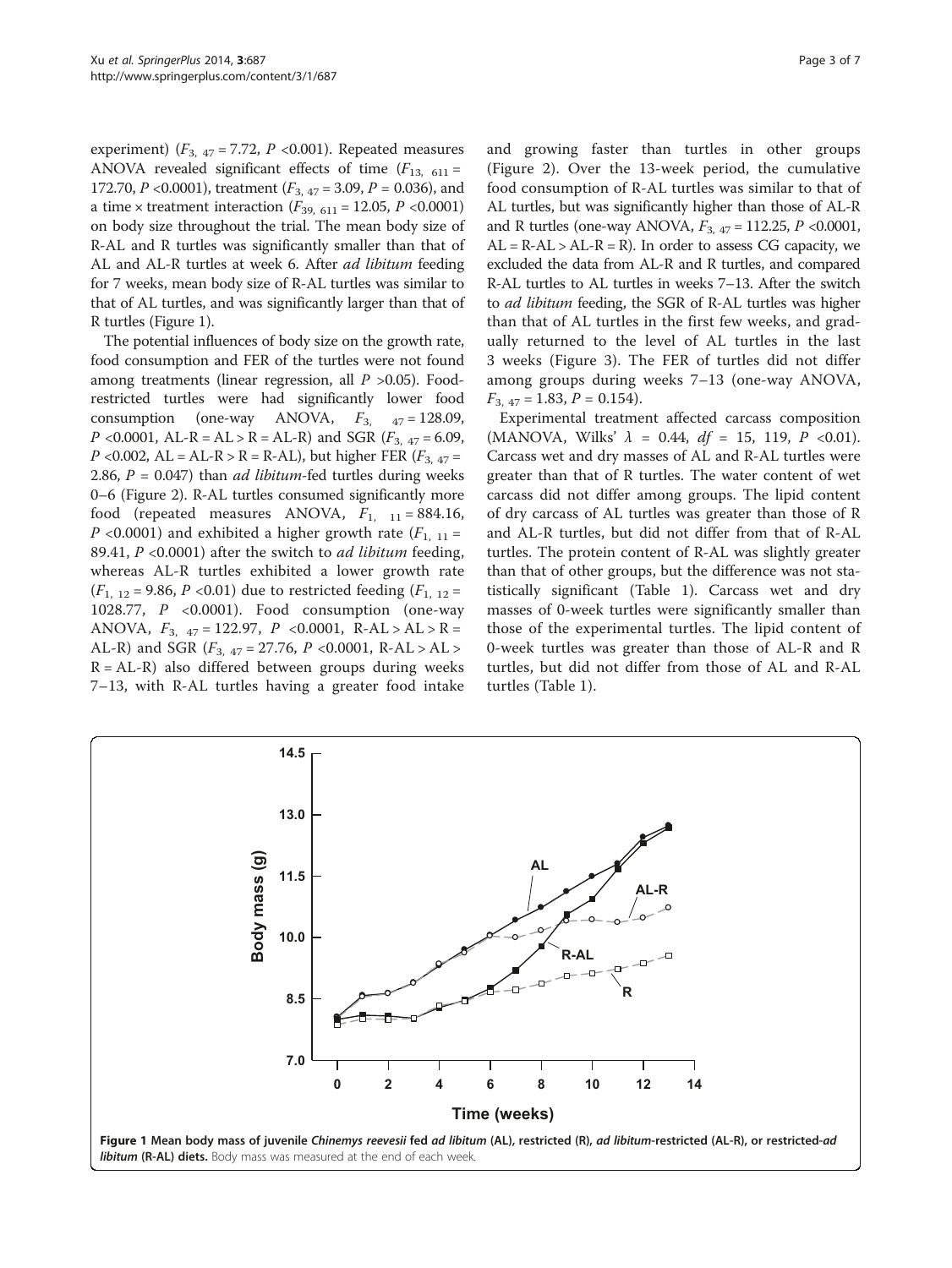Xu et al. SpringerPlus 2014, <sup>3</sup>:687 Page 4 of 7 http://www.springerplus.com/content/3/1/687

<span id="page-3-0"></span>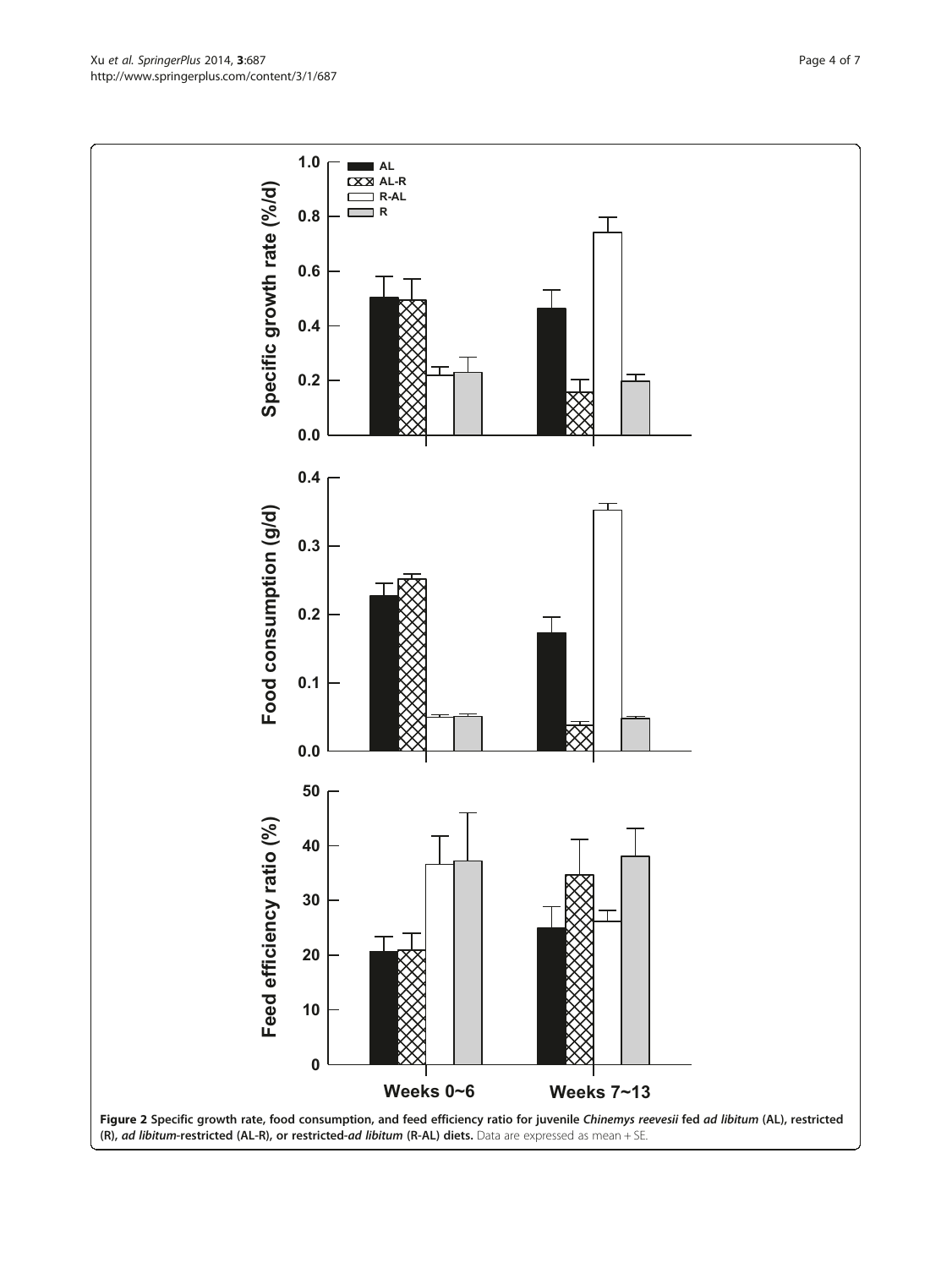<span id="page-4-0"></span>

# **Discussion**

Consistent with the results of Wang et al. ([2011](#page-6-0)), an obvious CG response was observed in juvenile C. reevesii that experienced a period of feed restriction. Foodrestricted turtles caught up in body size with those that had not undergone feed restriction, indicating a complete CG pattern in C. reevesii. However, Wang et al. ([2011](#page-6-0)) reported a partial CG response in this turtle. The expression of CG responses can be affected by several factors, such as the size of the animals, the feeding regime, and the intensity and duration of feed restriction (Kim and Lovell [1995](#page-5-0); Thompson et al. [2000;](#page-6-0) Ali et al. [2003](#page-5-0)). The differences between the results of these two studies may be due to differences in the experimental methods or the size of animals. Turtles in the Wang et al. [\(2011\)](#page-6-0) study had relatively large size and were completely deprived of food for no more than 4 consecutive weeks, whereas R-AL turtles in the present study were fed a restricted ration for 6 weeks. The deprivation period should be long enough

(more than 2 weeks) to evoke a detectable CG response, and a longer deprivation period seems to result in a more pronounced response in C. reevesii (Wang et al. [2011](#page-6-0)). The complete CG response we observed was probably a result of the relatively long period of food restriction. Therefore, the results in our study may not contradict those reported by Wang et al. [\(2011\)](#page-6-0), but provide evidence that the intensity and duration of feed restriction affects the CG response of juvenile turtles. Moreover, the influence of feed restriction intensity on CG response may vary among species or populations. For example, restricted feeding induces an obvious CG response in C. reevesii, which has also been observed in two sea turtles, Caretta caretta and Chelonia mydas (Bjorndal et al. [2003;](#page-5-0) Roark et al. [2009\)](#page-5-0). However, another freshwater turtle, Pelodiscus sinensis, exhibited only a partial CG response to complete food deprivation (Xie and Niu [2007](#page-6-0)).

CG can be attributed to starvation-induced physiological changes (Ali et al. [2003](#page-5-0); Gurney et al. [2003;](#page-5-0) Won

|  |  | Table 1 Carcass composition of juvenile Chinemys reevesii at 0- and 13-weeks |  |  |  |  |  |  |
|--|--|------------------------------------------------------------------------------|--|--|--|--|--|--|
|--|--|------------------------------------------------------------------------------|--|--|--|--|--|--|

| Protein content (%) |
|---------------------|
| $7.8 \pm 0.6$       |
| $7.6 \pm 0.4$       |
| $8.2 \pm 0.6$       |
| $8.7 \pm 0.3$       |
| $7.0 + 0.4$         |
|                     |

Data are expressed as mean  $\pm$  SE. Means with different lettered superscripts differ significantly (Tukey's post hoc test, a > b > c).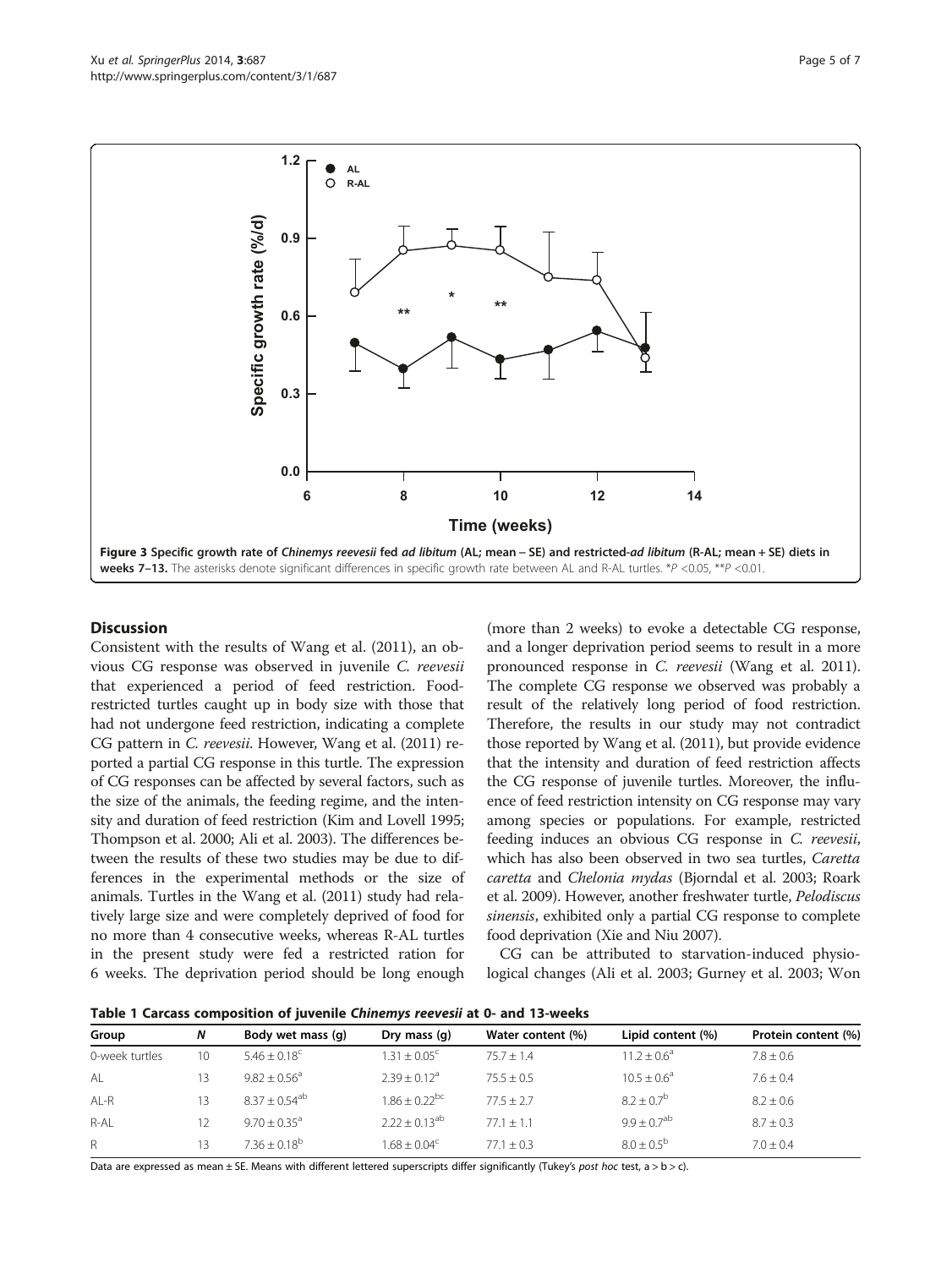<span id="page-5-0"></span>and Borski [2013](#page-6-0)). After the switch to ad libitum feeding, food consumption of R-AL turtles were significantly enhanced and greater than that of AL turtles, whereas the FER in R-AL turtles was lower than other groups without statistical differences. This suggests that an increase in food consumption (i.e., hyperphagia), rather than the efficiency of food conversion, may be the major cause for CG in C. reevesii. Enhancement of growth rates by increasing food consumption was also found in the previous study (Wang et al. [2011](#page-6-0)), and in P. sinensis (Xie and Niu [2007\)](#page-6-0) and some fish species (Chatakondi and Yant 2001; Tian and Qin [2004](#page-6-0)). CG may also be achieved by improving food conversion and reducing metabolic rate (Ali et al. 2003; Roark et al. 2009). Completely food-deprived C. reevesii juveniles have lower metabolic rates than those fed to satiation (Lu and Wang 1993). The reduced metabolic rate of deprived turtles might persist for the first few days of refeeding period, and contributes to the CG response (Wang et al. [2011](#page-6-0)). The restricted ration used in this study may have exceeded basal maintenance costs because food-restricted turtles continued to grow during the restriction period. Whether the metabolic rate of food-restricted turtles is reduced during the periods of restriction and ad libitum feeding should be determined in future research.

The lipid content of dry carcasses appears to be related to the duration of feed restriction, with turtles that experienced a longer period of food restriction having lower carcass lipid content. However, R-AL turtles tended to have relatively high carcass protein content at the end of the experiment (Table [1\)](#page-4-0). Our results suggest that stored lipids may be mobilized prior to the mobilization of proteins when animals undergo food restriction or deprivation. Such pattern was also exhibited in the previous study (Wang et al. [2011](#page-6-0)), and in P. sinensis (Xie and Niu [2007](#page-6-0)) and some fish species (Qian et al. 2000; Luo et al. 2009).

In summary, the present study confirmed that juvenile three-keeled pond turtles exhibit a complete CG response following a period of food restriction. However, the R-AL feeding regime that we used did not reduce the total food consumption of turtles over the entire experiment. Accordingly, this protocol is not recommended for aquaculture practices, because it fails to evoke an overcompensation of growth, and thus shorten the duration of culture cycles or reduce food consumption of farm-raised turtles.

#### Competing interests

The authors declare that they have no competing interests.

#### Authors' contributions

CXu and WXu carried out the experiments and participated in data analysis. HLu conceived of the study and participated in its design. CXu and HLu wrote the final version of the manuscript. All authors read and approved the final version of the manuscript.

#### Acknowledgments

The work complied with the current laws on animal welfare and research in China, and was supported by grants from the National Science Foundation of Zhejiang Province (Y3110276), Zhejiang Provincial Public Technology Application Research Project (2012C22060) and Scientific Research Program of Hangzhou City (20110332H04).

#### Received: 5 September 2014 Accepted: 13 November 2014 Published: 24 November 2014

#### References

- Ali M, Nicieza A, Wootton RJ (2003) Compensatory growth in fishes: a response to growth depression. Fish Fish 4:147–190
- AOAC (1984) Official methods of analysis of the association of official analytical chemists, 14th edn. Association of Official Analytical Chemists, Washington DC
- Bjorndal KA, Bolten AB, Dellinger T, Delgado C, Martins HR (2003) Compensatory growth in oceanic loggerhead sea turtles: response to a stochastic environment. Ecology 84:1237–1249
- Buhlmann KA, Akre TSB, Iverson JB, Karapatakis D, Mittermeier RA, Georges A, Rhodin AGJ, Van Dijk PP, Gibbons JW (2009) A global analysis of tortoise and freshwater turtle distributions with identification of priority conservation areas. Chelonian Conserv Biol 8:116–149
- Chatakondi NG, Yant RD (2001) Application of compensatory growth to enhance production of channel catfish Ictalurus punctatus. J World Aquac Soc 32:278–285
- Cheung SM, Dudgeon D (2006) Quantifying the Asian turtle crisis: market surveys in southern China, 2000–2003. Aquat Conserv 16:751–770
- Du WG, Hu LJ, Lu JL, Zhu LJ (2007) Effects of incubation temperature on embryonic development rate, sex ratio and post-hatching growth in the Chinese three-keeled pond turtle, Chinemys reevesii. Aquaculture 272:747–753
- Fermin AC (2002) Effects of alternate starvation and refeeding cycles on food consumption and compensatory growth of abalone, Haliotis asinina (Linnaeus). Aquac Res 33:197–202
- Fong JJ, Parham JF, Shi HT, Stuart BL, Carter RL (2007) A genetic survey of heavily exploited, endangered turtles: caveats on the conservation value of trade animals. Anim Conserv 10:452–460
- Fordhama DF, Georges A, Corey B (2007) Optimal conditions for egg storage, incubation and post-hatching growth for the freshwater turtle, Chelodina rugosa: science in support of an indigenous enterprise. Aquaculture 270:105–114
- Gurney WSC, Jones W, Veitch AR, Nisbet RM (2003) Resource allocation, hyperphagia and compensatory growth in juveniles. Ecology 84:2777–2787
- Hayward RS, Noltie DB, Wang N (1997) Use of compensatory growth to double hybrid sunfish growth rates. Trans Am Fish Soc 126:316–322
- Hayward RS, Wang N, Noltie DB (2000) Group holding impedes compensatory growth of hybrid sunfish. Aquaculture 183:299–305
- Jobling M (2010) Are compensatory growth and catch-up growth two sides of the same coin? Aquac Int 18:501–510
- Jobling M, Meløy OH, dos Santos J, Christiansen B (1994) The compensatory growth response of the Atlantic cod: effects of nutritional history. Aquac Int 2:75–90
- Kim MK, Lovell RT (1995) Effect of feeding regimens on compensatory weight gain and body tissue changes in channel catfish, Ictalurus punctatus in ponds. Aquaculture 135:285–293
- Lu P, Wang P (1993) Effects of feeding and food deprivation on energy metabolism of juvenile Chinese three-keeled pond turtle Chinemys reevesii. J East China Normal Univ 1993:109–112
- Luo Z, Tan XY, Wang WM, Fan QX (2009) Effects of long-term starvation on body weight and body composition of juvenile channel catfish, Ictalurus punctatus, with special emphasis on amino acid and fatty acid changes. J Appl Ichthy 25:184–189
- Mutalib AHA, Fadzly N, Foo R (2013) Striking a balance between tradition and conservation: general perceptions and awareness level of local citizens regarding turtle conservation efforts based on age factors and gender. Ocean Coast Manage 78:56–63
- Oh SY, Noh CH (2006) Effect of restricted feeding regimes on compensatory growth and body composition of red sea bream, Pagrus major. J World Aquac Soc 38:443–449
- Qian X, Cui Y, Xiong B, Yang Y (2000) Compensatory growth, feed utilization and activity in gibel carp, following feed deprivation. J Fish Biol 56:228–232
- Roark AM, Bjorndal KA, Bolten AB (2009) Compensatory responses to food restriction in juvenile green turtles (Chelonia mydas). Ecology 90:2524–2534